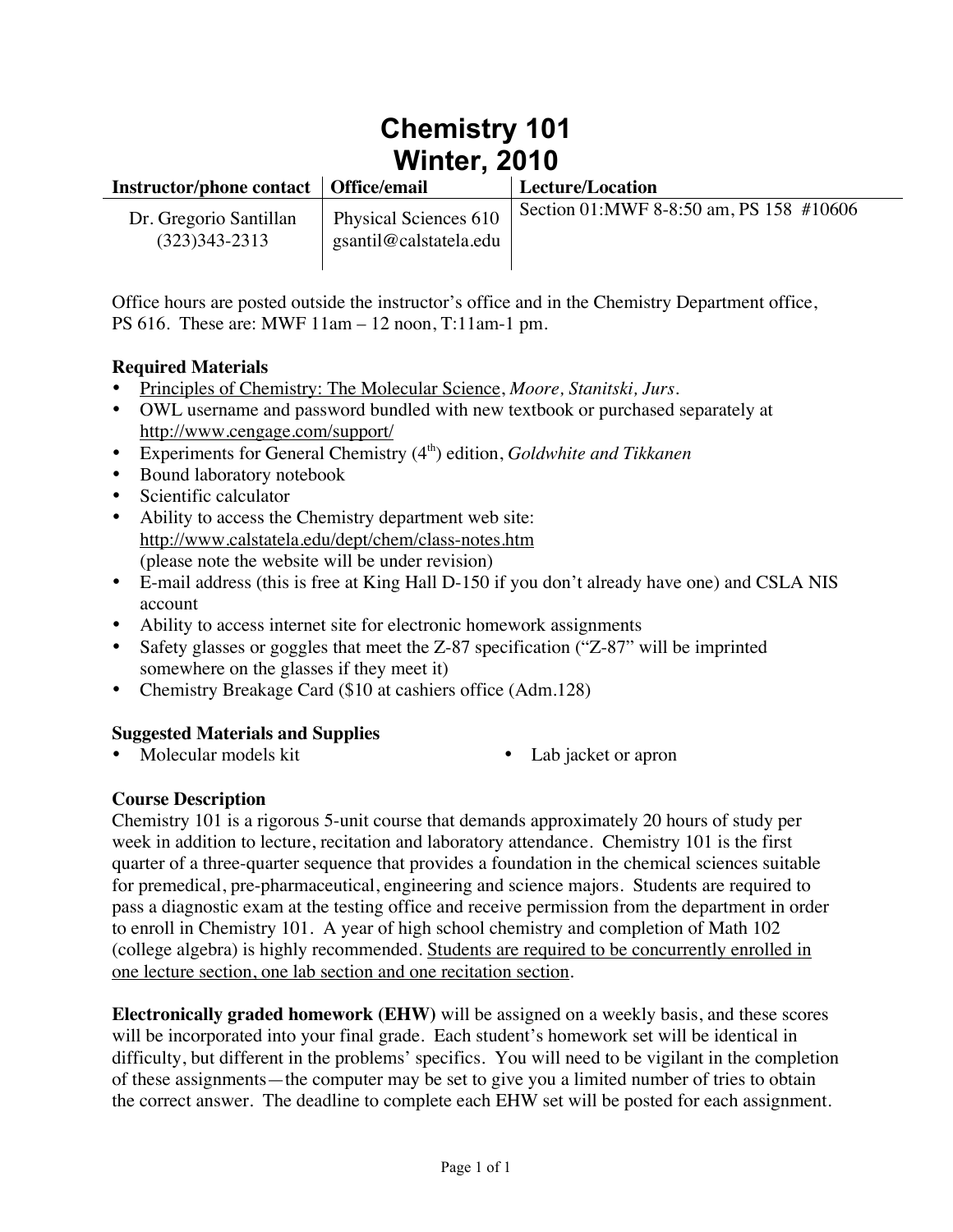Homework sets completed after the deadline will not be accepted. You may begin work on EHW sets any time before the weekly deadline. It will be of great help to you and your grade if you review some of the problems at the end of each chapter and the tutorials and practice problems available on the OWL site before attempting the EHW sets. EHW sets can be accessed at http://owl1.thomsonlearning.com/

**Human graded homework** will be due weekly at your **recitation** meeting. These problems will be *more* difficult than the e-graded homework and will bear a stronger resemblance to the types of problems you should expect on your examinations. These will be graded by your recitation instructor and returned to you on a schedule set by your instructor.

## **Course Goals and Objectives**

The goals of this course are to contribute to the mastery of scientific literacy, critical thinking, problem solving, and idea integration skills necessary of students pursuing careers in technological disciplines. Reading, problem solving, performing experiments, writing reports, participating in discussions facilitated by the instructor, small-group activities, and lectures will be employed to accomplish these goals.

The course objectives are to introduce basic concepts of chemistry including nomenclature, stoichiometry, the periodic table, electronic structures of atoms, and fundamentals of chemical bonding. Chemistry 101 is a core course designed to familiarize students with the basic concepts of chemistry that are necessary for success in Chemistry 102 and higher courses. It will also provide students with the skills necessary to successfully reach their career objectives. Students should consider the time devoted to this course an investment in their future.

#### **Requirements**

Students are required to conduct themselves in a professional manner during class. Cell phones, pagers and other electronic devices must be turned off during lecture, recitation and lab classes. Late arrivals, side-discussions and other unprofessional behavior will be addressed at the instructor's discretion. Attendance may be recorded. Students returning from absences are advised to copy lecture notes from students in their study group.

Students are required to take quizzes and examinations designed to measure each individual's understanding of the course objectives cited above, which will include both problem solving and essay responses. **Weekly quizzes** will be administered during **recitation**. Unannounced quizzes, including instant response quizzes, may be given during lecture at the discretion of the instructor. Students are required to take two midterms and a final examination. Make-up exams will not be available for midterm exams, and will only be made available for the final exam at the discretion of the instructor for medical emergencies or other extreme situations verified in writing by a third party. For example, in case of medical emergency, the student must provide a signed physician's note to the instructor before a make-up exam will be scheduled.

#### **Students must be concurrently enrolled in Chemistry 101 recitation and laboratory**

**sections to take this course**. Students will perform experiments that demonstrate the basic concepts of chemistry and microscopic properties, and prepare written reports describing the principles, techniques, results, conclusions, and sources of experimental error in these experiments. This is a very important component of this course worth approximately 25% of your grade. *A student who does not pass the lab will not pass the course!*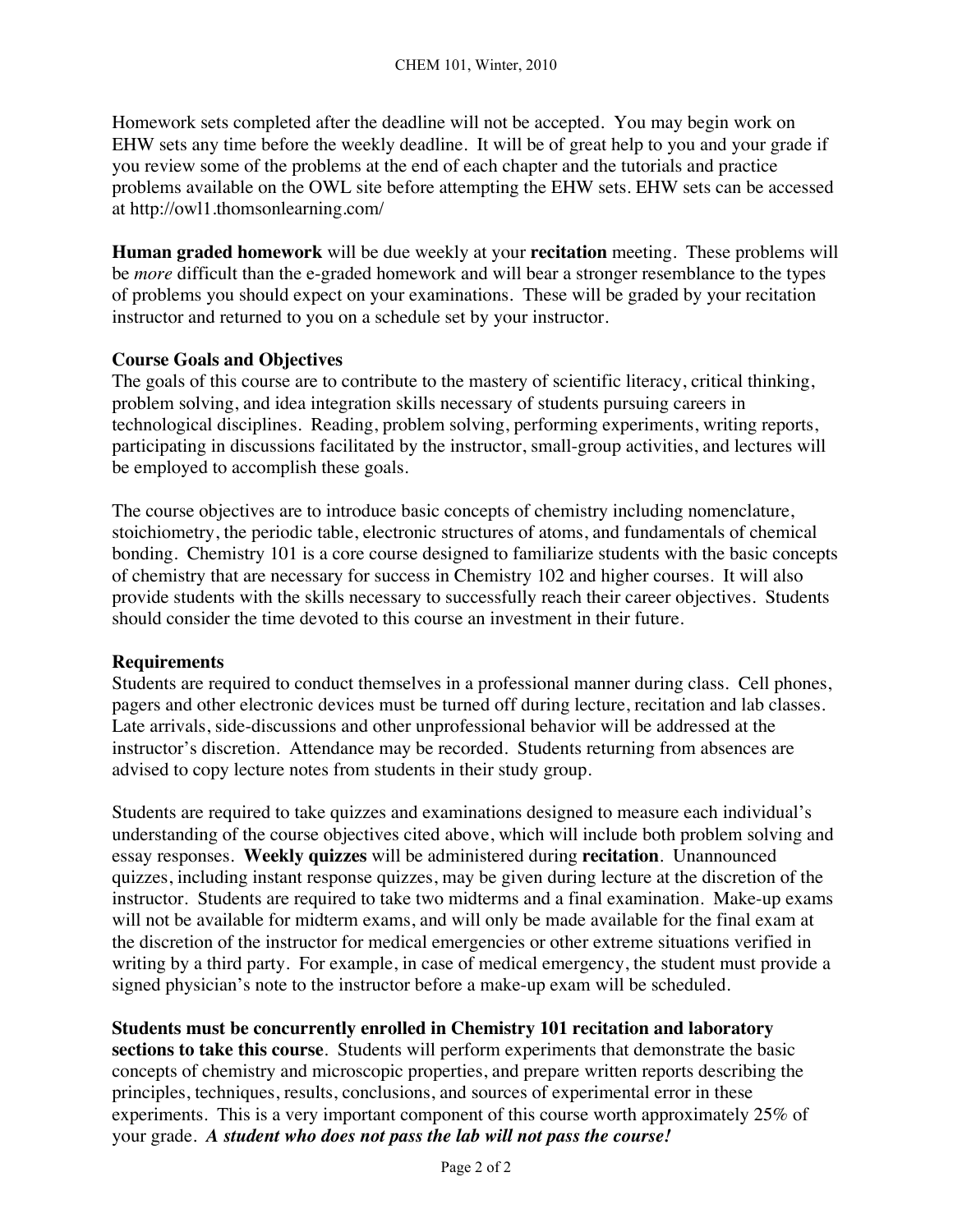## **Study Suggestions**

- Study illustrations and diagrams and read the text before attending lectures.
- Form a small (3 or 4 person) study group.
- Do as many problems possible in addition to the assigned homework and do them without relying on solution keys.
- Work additional problems and review for the exams with study group members.
- Get help from the University Tutorial Services staff and your instructors in a timely manner. The office hours of all Chemistry 101 instructors are posted in the Department office (PS 616). Students should also find assistance in online tutorials connected to their electronic homework.

For more study tips, read the Preface of your textbook.

## **Grading**

The grade in this course is assigned largely on the basis of points accumulated through activities in the following categories:

| <b>Activity</b>                                                    | <b>Points Possible</b> |
|--------------------------------------------------------------------|------------------------|
| Two midterms @ 150 points each                                     | 300                    |
| Laboratory Reports(200) and lab technique(25)                      | 225                    |
| Recitation                                                         | 145                    |
| 15 point math review, 80 points for best 8 of 9 recitation quizzes |                        |
| (valued at 10 points each), 50 points for assigned homework,       |                        |
| e-graded homework                                                  | 100                    |
| <b>Final Examination</b>                                           | 230                    |
| TOTAL.                                                             | 1000                   |

The instructor may make minor changes to the total number of points as necessary. Additional quizzes given during lecture may be used to assign extra credit. The class will be "curved" but there is a level of competence that must be achieved to pass the class. You must pass the lecture with at least 50% of the points, and you must also pass the laboratory/recitation with at least 50% of the points. The instructor will provide details of the requirements for specific letter grades as the quarter progresses. Plus and minus grades will be issued in this course. *If you fail either the lecture or the laboratory, you will not pass the class!*

## **Dropping, CHEM155, Incompletes and Withdrawals**

It is the University's hope that nobody withdraws from any course. Be aware that the preparatory chemistry class, CHEM 155 (a 4 unit class), is also offered this quarter (lectures, MW, 11:40AM-12:30PM, rec/activity M 1:30PM-4:10PM, or W 1:30PM-4:10PM). *If you have trouble in the first 4 or 5 weeks, you can withdraw from CHEM 101 and late add CHEM 155 with the help of the NSS advisement office*.(Note that this class is not available at this time).

However, before you consider withdrawing from the course without adding CHEM 155, you should be aware of the University Policy on withdrawal: you are not allowed to drop a course because you have found the workload to be too heavy, or because you are getting a poor grade. It is your responsibility to be aware of these policies. Also, you should be aware that there are specific policies on the incomplete grade, IN. It is not automatically given—you must request it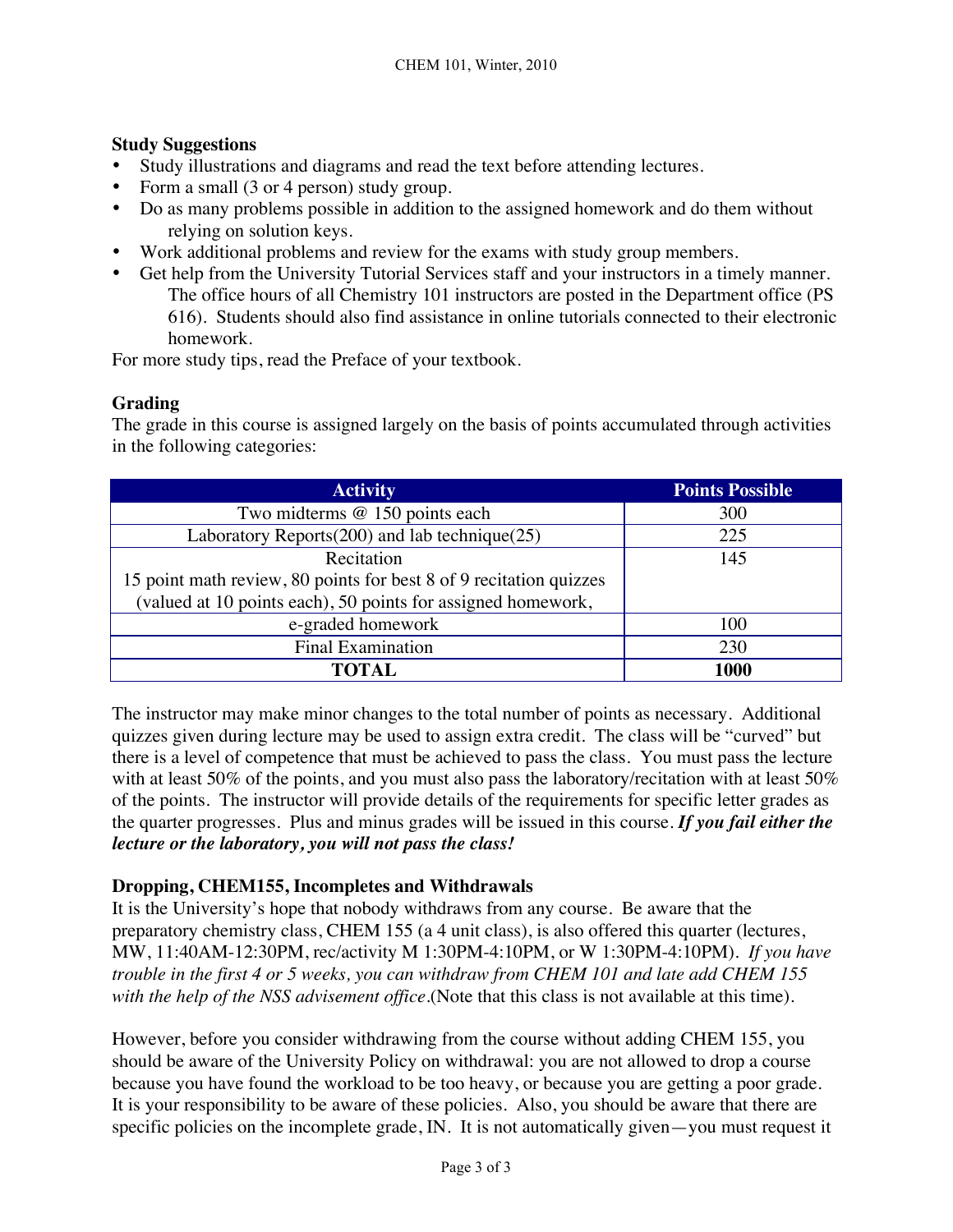from your instructor who is not allowed to give an IN grade unless certain conditions are met. Consult the schedule of classes and your University catalog for details.

## **Schedule of Topics and Laboratories**

The scheduled list of topics and laboratory exercises is tabulated below. The homework solutions will be posted on the bulletin board outside Physical Sciences 155 and in a library limited loan folder after the due date.

| <b>Week</b>    | <b>Topics (Chapters)</b>                                             | <b>Laboratory Exercise from</b><br><b>G&amp;T</b> (points) | <b>Homework problems</b><br>(week due)                                |
|----------------|----------------------------------------------------------------------|------------------------------------------------------------|-----------------------------------------------------------------------|
| $\mathbf{1}$   | Nature of Chemistry (1)<br>Atoms & Elements $(2)$                    | Check-in, Review math and<br>measurements                  | Chapt. 1: 63, 65, 66, 68, 69 (week2)<br>Submit Math Review (15) (wk2) |
| 2              | Atoms and Elements (2)                                               | Cookie Statistics (20)                                     | Chapt. 2: 60, 71, 72, 74, 75<br>(week 3)                              |
| 3              | Chemical Compounds (3)                                               | #1: Density $(25)$ †                                       | Chapt. 3: 61, 62, 64, 65, 78 (week)<br>4)                             |
| $\overline{4}$ | Chem. Compounds<br>$(3)$ ; Quantities of<br>Reactants & Products (4) | #3: Molecular Sizes $(25)$ †                               | Chapt. 4: 56, 58, 59, 60, 67 (week)<br>5)                             |
| $5 *$          | Test $#1$ , Quantities of<br>Reactants & Products (4)                | $#2$ : Nine Bottles $(20)$                                 | Chapt. 4:, 70-74, (week 6)                                            |
| 6              | Chemical Reactions (5);                                              | $#4$ : Formula of a Solid (25)                             | Chap.t 5: 69, 73, 74, 77, 78 (week<br>7)                              |
| $\overline{7}$ | <b>Energy and Chemical</b><br>Reactions (6)                          | #14: Acid-base Stoichiometry<br>(30)                       | Chapt. 5: 79, 80<br>Chapt. 6: 61, 64, 67 (week 8)                     |
| $8 *$          | Test #2. Energy and<br><b>Chemical Reactions (6)</b>                 | #5 Heat and Temperature;<br>Law of Dulong and Petit (25)   | Chapt. 6: 69, 70, 78, 81, 82<br>(week 9) *note 2 HW due $wk10$        |
| 9              | Energy & Chem Reactns<br>$(6)$ ; Electron. Config. $(7)$             | #20: Solution Calorimetry<br>(30)                          | Chapt. 7: 72, 74, 79, 87, 93<br>(week 10) Note: 2 HW due wk10         |
| 10             | Electron Configuration &<br>Periodic Table (7)                       | Check-out                                                  | Chapt.7: 88-92 (Week 10 also)                                         |

† see attachment for additional procedures

\* Mid-term exams will be administered during these weeks. Test #1 is scheduled for February 1 and Test #2 is scheduled for February 24, 2010

#### **Exam Schedules**

Mid-term exams will be given during on the  $5<sup>th</sup>$  and  $8<sup>th</sup>$  weeks of the quarter, unless otherwise announced by the instructor in class. The material may include topics discussed up to the Monday before the exam. The final exam will be given on the date given in the printed Winter, 2010 Class Schedule. The midterm exams will be on Feb. 1, Monday, and Feb. 24, Wednesday.

#### **Laboratory and Recitation**

The recitation section is devoted to reviewing the topics related to the homework and the theoretical and technical aspects of the laboratory exercise. Students will have a weekly quiz during their recitation section. Written homework is due when their recitation section meets. Recitation instructors will provide details during the first class meeting.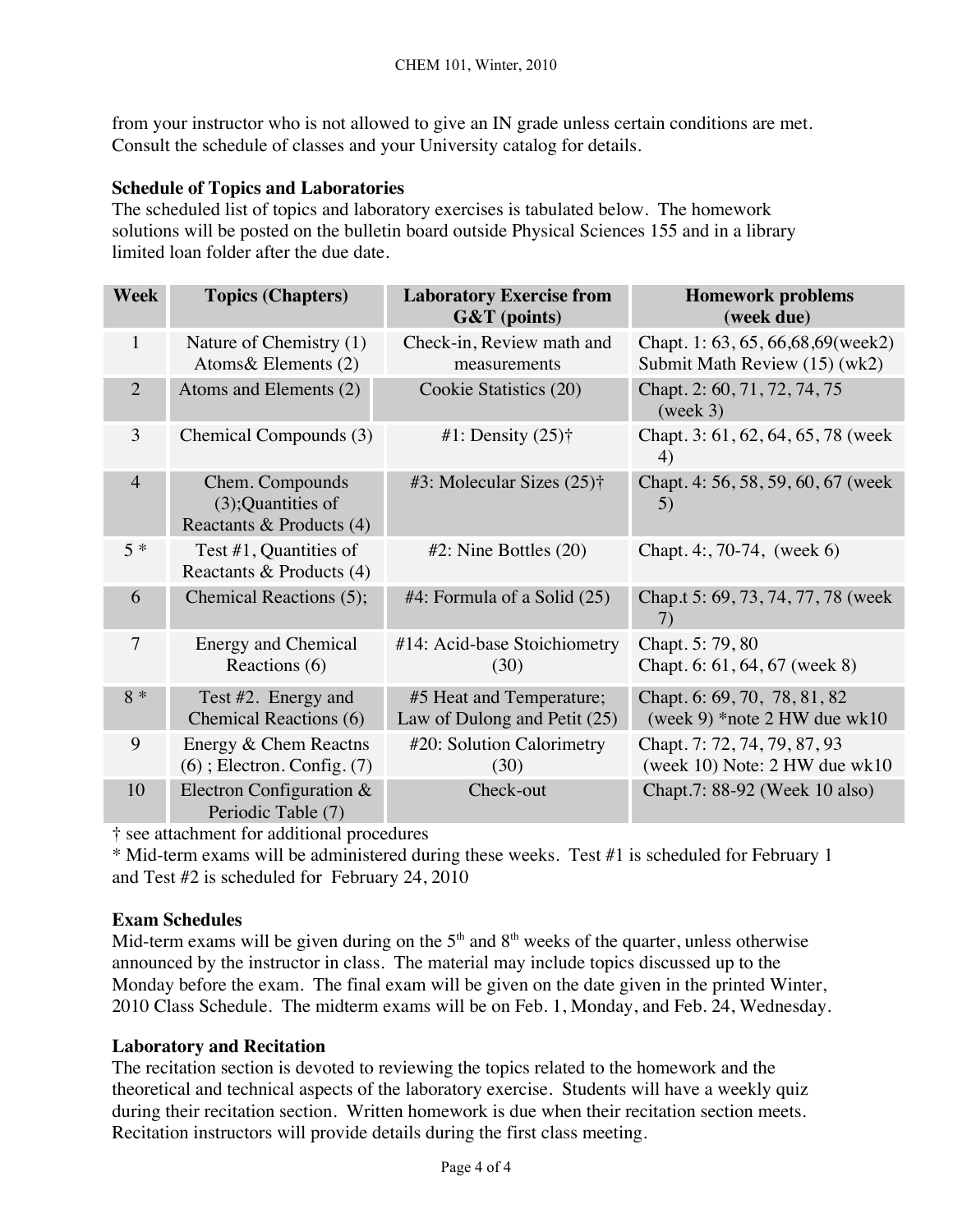The laboratory section meets independently of the recitation section. Laboratory instructors will provide details during the first class meeting regarding the policies to be followed in the lab. In all experiments you are required to wear safety glasses that meet the Z-87 standards at all times during the laboratory period**.** *If you do not have appropriate eye protection, you will have to leave the laboratory and lose the points for that experiment.* 

Unless otherwise indicated by the laboratory instructor, students will enter data into bound laboratory notebooks. In experiments where students work with a partner, both need to enter the data into their respective notebooks before leaving the laboratory. After completing the experiment, the instructor will initial the page on which the student entered the data in their laboratory notebook. Students are encouraged to do the experiments individually unless instructed otherwise by the instructor.

The instructor will tell students when final written reports are due. Final reports submitted for grading will be either **neatly** written in each student's notebook following the data pages or prepared with a word processor with a photocopy of the original raw data attached. **All** laboratory reports will contain the sections described below:

**(1) Prelab:** A detailed description of how the student plans to perform the experiment showing a timed flowchart of the detailed steps. **This section must be completed before coming to lab**. The instructor has the discretion to grade the prelab assignment and use that grade for that week's quiz grade.

**(2) Raw Data:** The data (initialed by the professor) that the student collected in the lab period. A faithful copy of the data can also be used. Neatness is not imperative here, but it must be readable, with the data clearly labeled and the units of measurement and the uncertainty listed in ink. If this section is missing, the student may receive a **ZERO** credit for that experiment.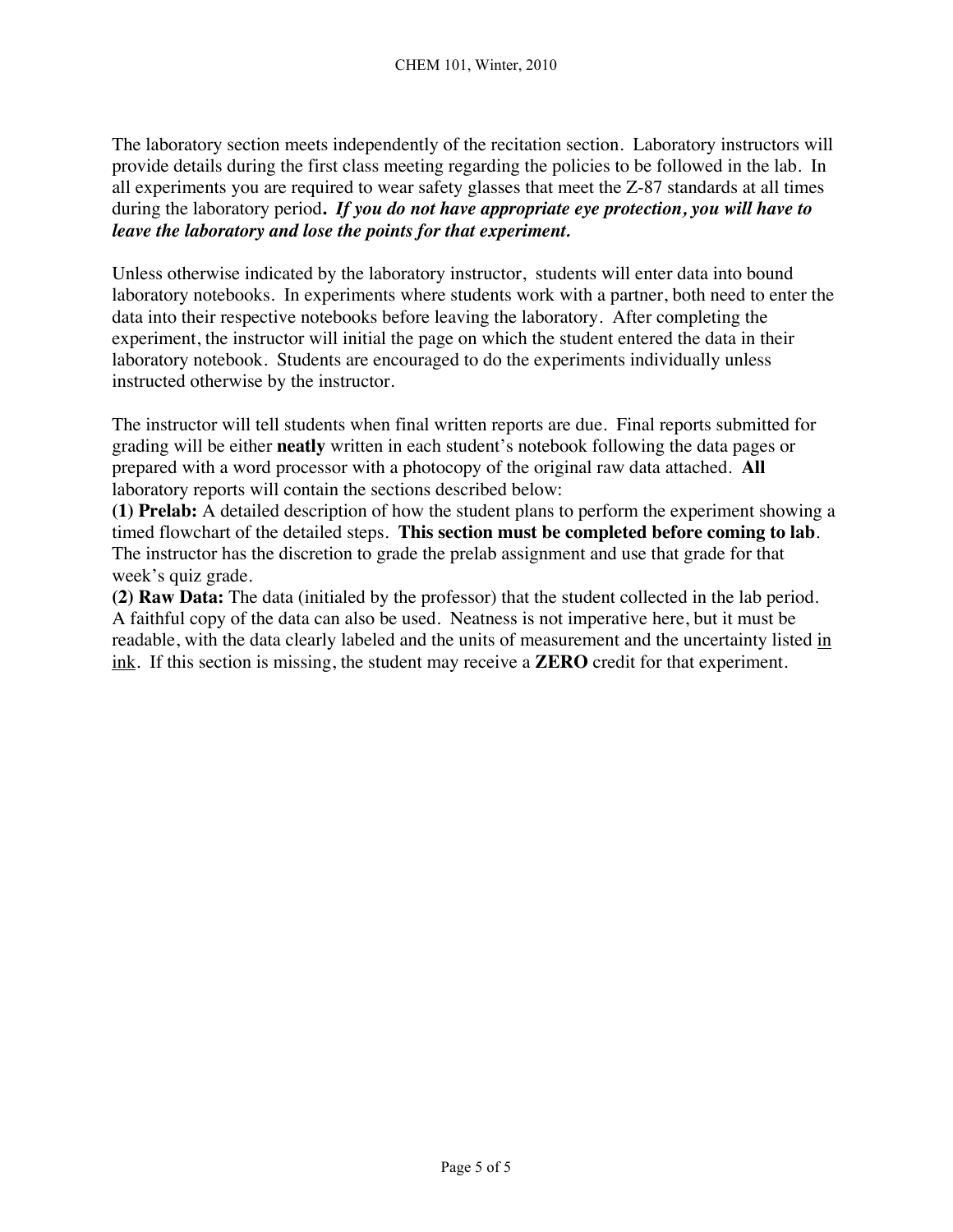## **Formal Report (graded)**

**Title page:** the student's name (& lab partner's [if applicable]), date, and experiment title. **I. Purpose:** A brief description of the experiment and what the student intends to accomplish

**II. Theory/Principles:** A summary of the concepts explored in the experiment. If there are mathematical equations used in your calculations, they are derived and explained here. This section is one of the most valuable sections in the reports in terms of the number of points. Just writing equations is not enough! You need to write this in your own words.

**II. a Experimental: A section that may refer to the laboratory manual, but also describe**  deviations from or improvements to the procedure. (Instructor may advise you to skip this if your flowchart is attached to your lab report).

**III. Raw Data: A table containing the data the student collected in the experiment complete**  with units. In some cases the student may also want to include results in this table.

**IV. Analysis: Calculations and Graphs:** This section should at least show sample calculations showing how the student obtained their results.

**V. Final Results: The results of each student's experiment in a table.**

**VI. Conclusions/Discussion:** In this section you compare your results to the accepted literature values whenever possible. Make sure to reference literature values; a good source is the CRC Handbook of Chemistry and Physics, which is in the reference section of the library. The student should also identify the most critical measurement (that which has the greatest uncertainty) and point out approximations that may affect the accuracy of your answer.

**VII. Questions: Answer the questions at the end of the experiment.** Note that some of these questions are based on experimental results. Note also that often, the answers to these questions may be 30 –40% of your report grade.

#### **Laboratory Safety**

Safety must be a primary consideration for all persons entering and working in a chemistry laboratory. The experiments have been chosen for their relation to lecture topics and to teach basic techniques. However, students have the responsibility to preview the experiment, learn and understand the appropriate safety precautions for each experiment and to consult with the instructor when safety procedures are not clear. Finally, observe the following general:

- Safety glasses must be worn at all times when *anyone* is doing experimental work in the lab.
- Smoking, eating or drinking are not permitted at anytime in the lab.
- Before beginning the first experiment, familiarize yourself with the location of safety equipment in the lab. These include the fire extinguishers, safety shower, fire blanket and eye wash. Your instructor will describe their appropriate use.
- Read your experiment and note any specific safety precautions.
- Work is not permitted in the labs except during regular class hours in the presence of an instructor. Performance of unauthorized experiments is not allowed.

#### **Additional procedures for Week 2 experiment:**

#### **Experimental confirmation of sucrose percentage.**

Take a small vial (supplied by instructor) and label it with your name and section number. Then weigh it accurately (using the analytical balance) and record the mass. Add about 3 mL of one of your sucrose solutions to the vial (ask your instructor which one) and record the identity in your notebook. Weight the vial and solution and record that mass in your notebook. Give the vial containing the solution to your lab instructor who will place it in the oven until the following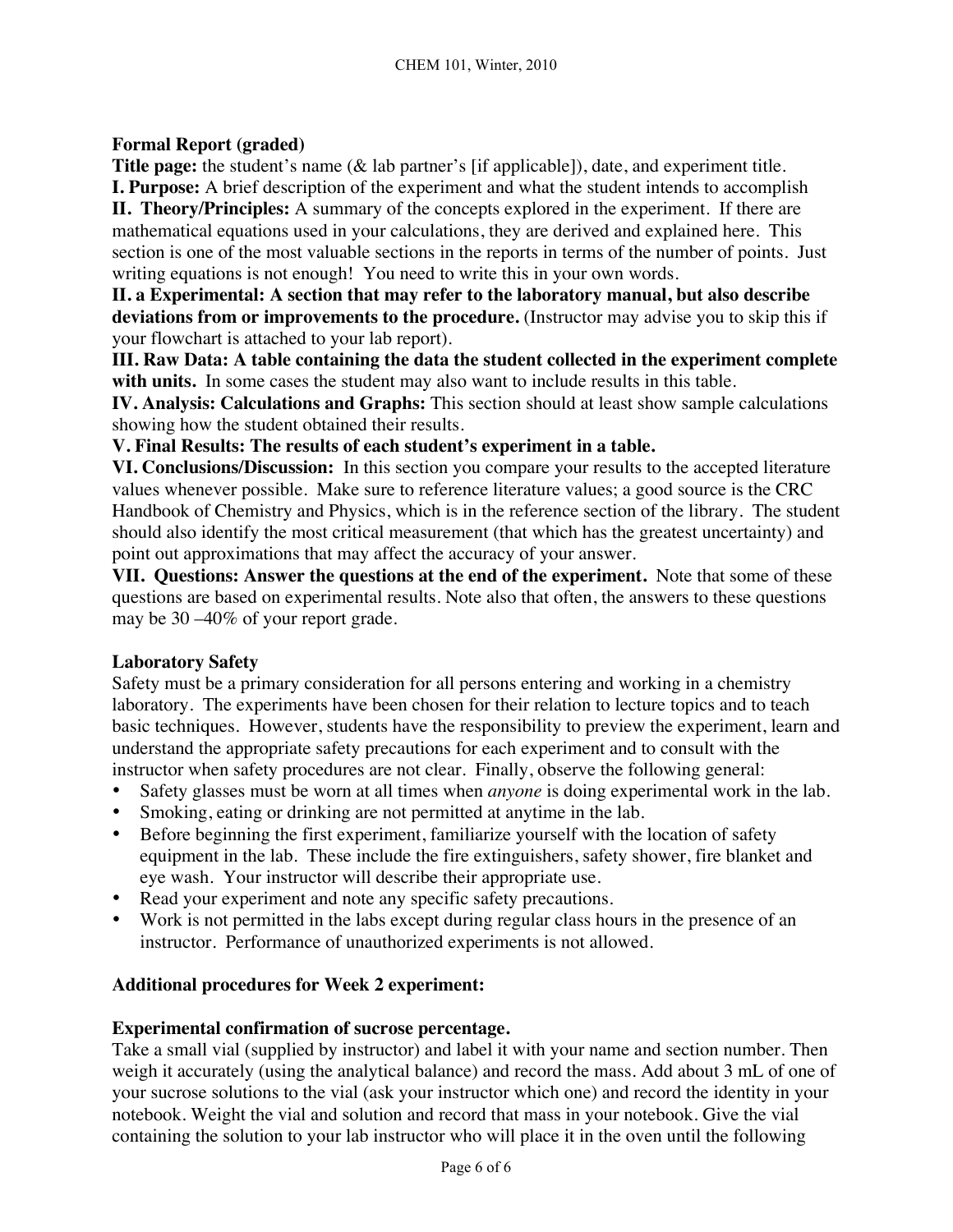week to evaporate all the water. When you return to the lab next week, record the mass of the vial and its contents and calculate the % sucrose that was in your solution. Submit your data and this result with your write-up for week 3's experiment. Write a brief (one paragraph) discussion of your result; how close is it to the composition you prepared ?